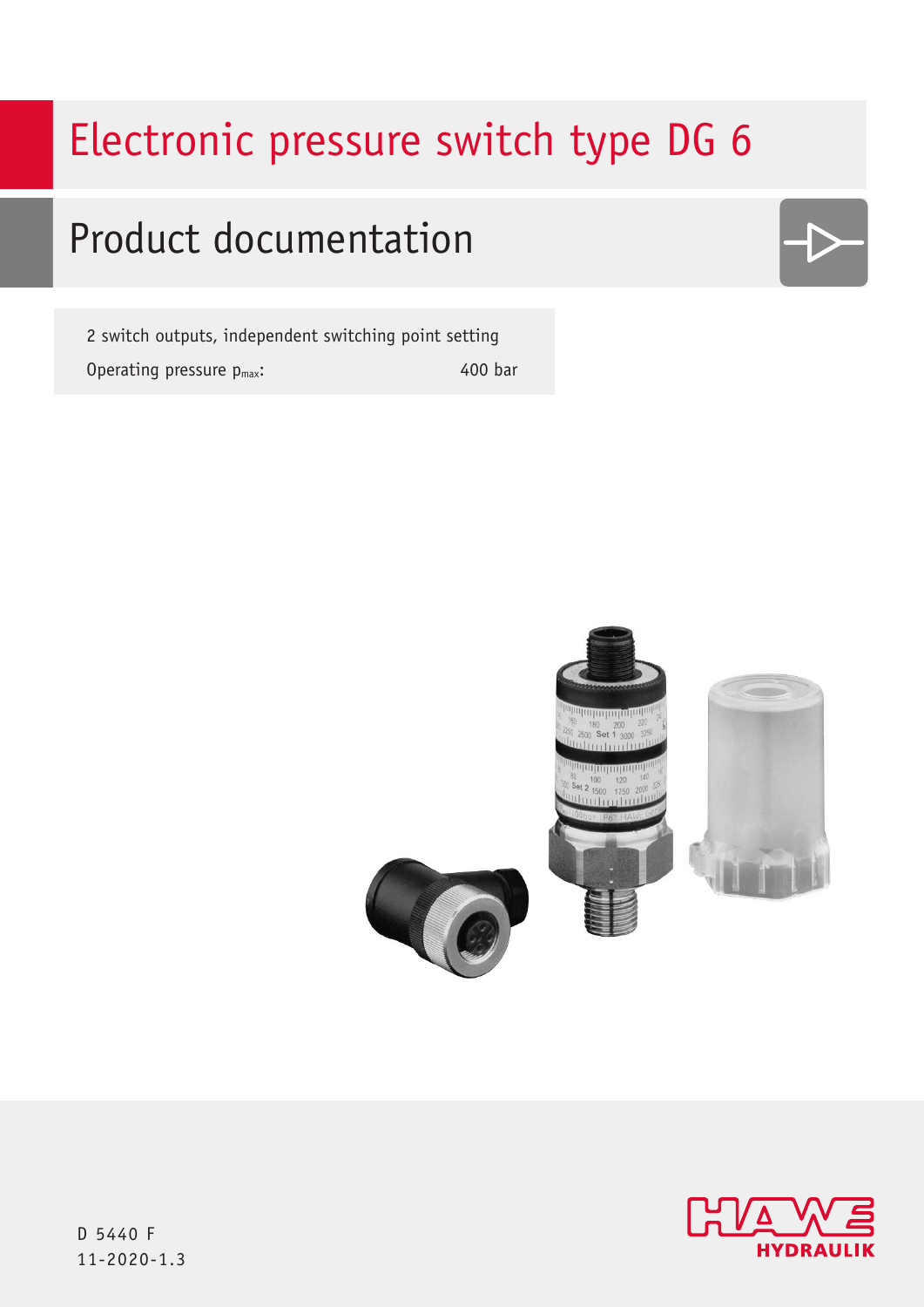

© by HAWE Hydraulik SE.

The reproduction and distribution of this document as well as the use and communication of its contents to others without explicit authorisation is prohibited.

Offenders will be held liable for the payment of damages.

All rights reserved in the event of patent or utility model applications.

Brand names, product names and trademarks are not specifically indicated. In particular with regard to registered and protected names and trademarks, usage is subject to legal provisions.

HAWE Hydraulik respects these legal provisions in all cases.

Printing date / document generated on: 13.11.2020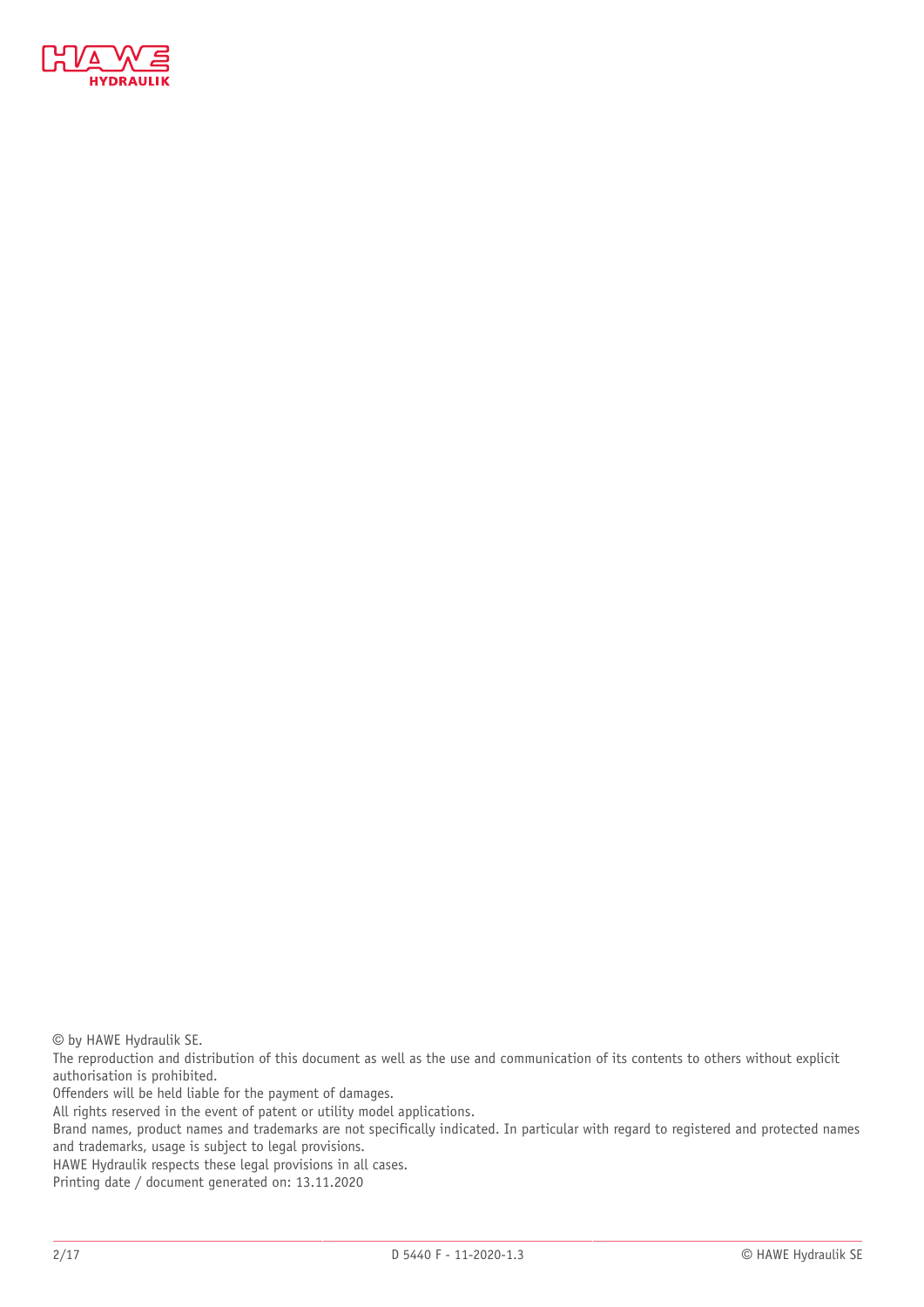

### Contents

| $\mathbf{1}$   |  |
|----------------|--|
| 1.1            |  |
| $\overline{2}$ |  |
| 2.1            |  |
| 2.1.1          |  |
| 2.1.2          |  |
| $\overline{3}$ |  |
| 3.1            |  |
| 3.2            |  |
| 3.3            |  |
| 3.4            |  |
| $\overline{4}$ |  |
| 4.1            |  |
| 4.2            |  |
| 5 <sup>5</sup> |  |
| 5.1            |  |
| 5.2            |  |
| 5.2.1          |  |
| 5.2.2          |  |
| 5.3            |  |
| 5.4            |  |
|                |  |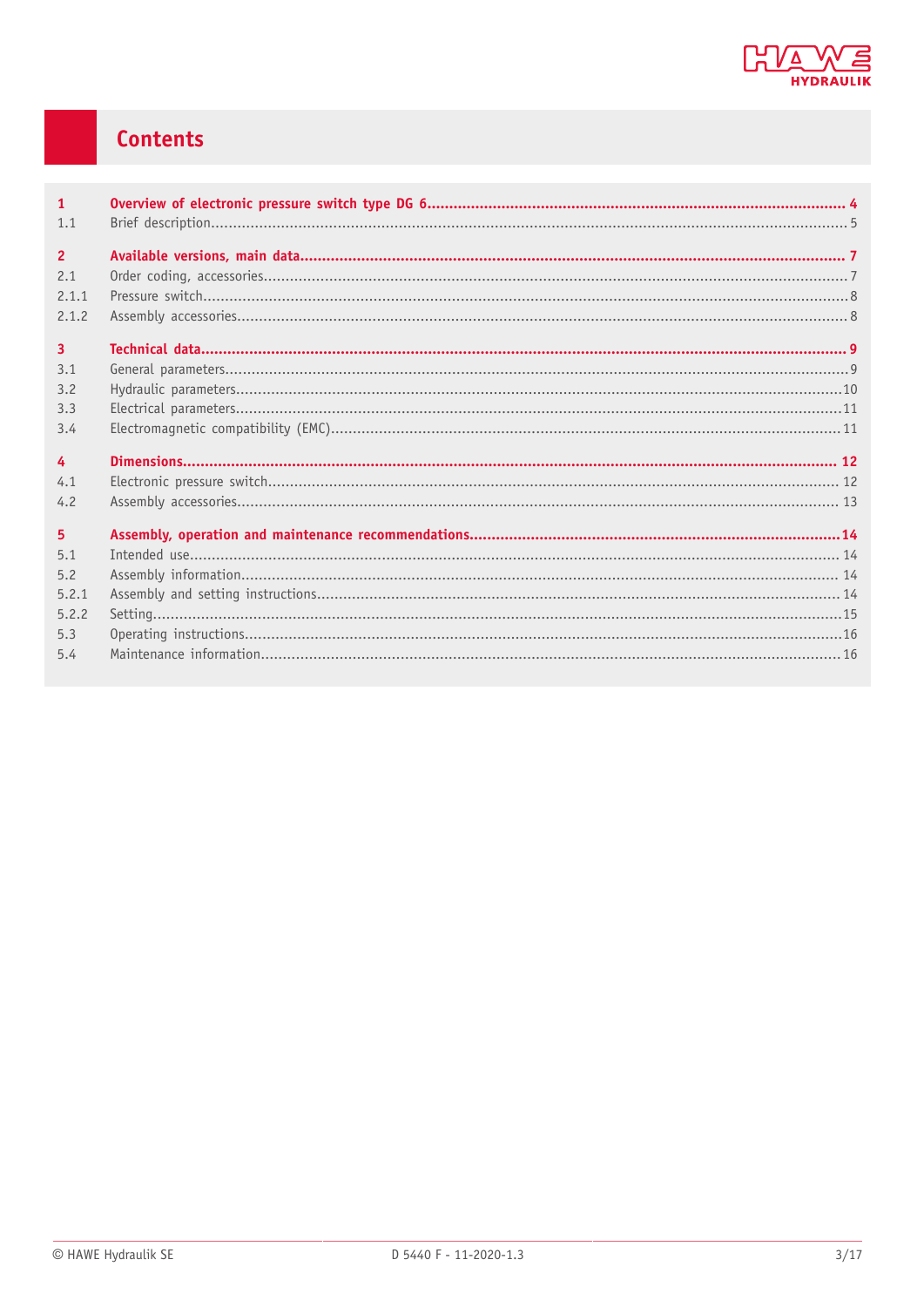

### <span id="page-3-0"></span>**1 Overview of electronic pressure switch type DG 6**

Pressure switches are a hydraulic accessory. They close or open electrical contacts when pressure is applied to them.

The pressure switches are used to issue an electronic switching command or signal for subsequent work steps when the pressure reaches a set level. The DG 6 pressure switch can be used to set two independent switching points. The switching points are set using two setting rings that are optimized for easy reading.

### **Features** and **benefits:**

- Two switch outputs, normally open or normally closed
- System pressure measured continuously
- Optical switching point monitoring by LED
- Independent switching point setting

#### **Intended applications:**

- Mobile hydraulics
- Industrial hydraulics



Electronic pressure switch type DG 6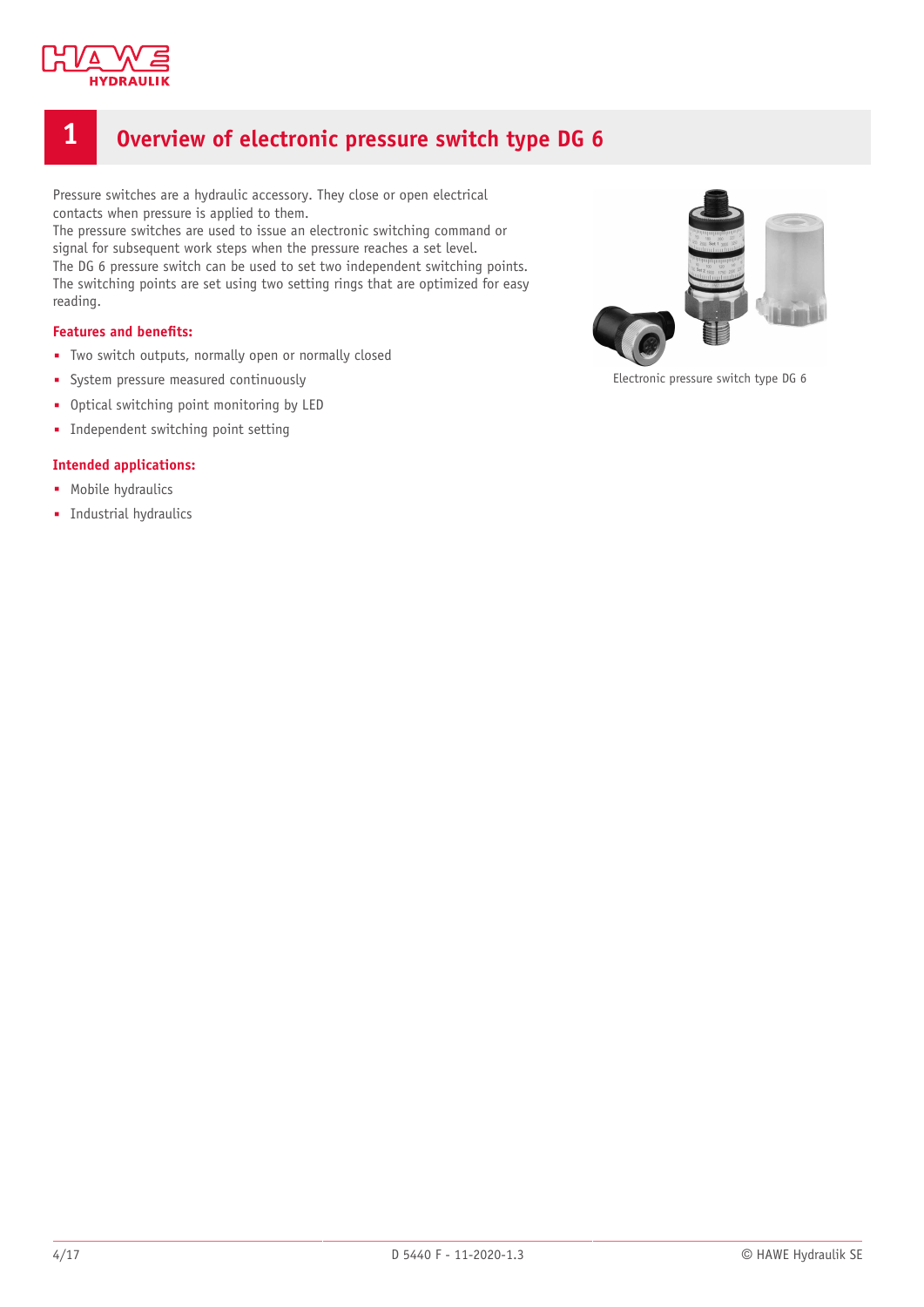

### <span id="page-4-0"></span>**1.1 Brief description**

The electronic pressure switches type DG 6 operate according to the principle of strain gauges, which are connected in a full bridge. The sensor elements are applied on a welded stainless steel diaphragm, are produced using thick-film technology (screen-printing process) and are temperature-compensated. The measuring signal is adjusted and evaluated by analogue electronics.

### **The most important features:**

- Both outputs (PNP positive switching) are overload protected and short-circuit-proof
- Process connection 1/4" external thread with elastomer seal according to DIN 3852-1
- Scale on the adjustment rings in bar and PSI
- Easy and clear operation
- Very high mechanical and electrical lifetime
- Robust industrial version
- High protection class (IP 67 (IEC 60529))

#### **Available in two versions:**

#### **DG 6.**

- Two switch outputs that can be set independently
- Optical display of the switching states (2x yellow LEDs)
- Constant hysteresis

#### **DG 6. R**

- Two antivalent switch outputs (the two switching points are not independent)
- 1x optical display of the switching state (yellow LED)
- 1x optical display of the supply voltage (green LED)
- Switch-on and switch-off pressure can be set separately (adjustable hysteresis)





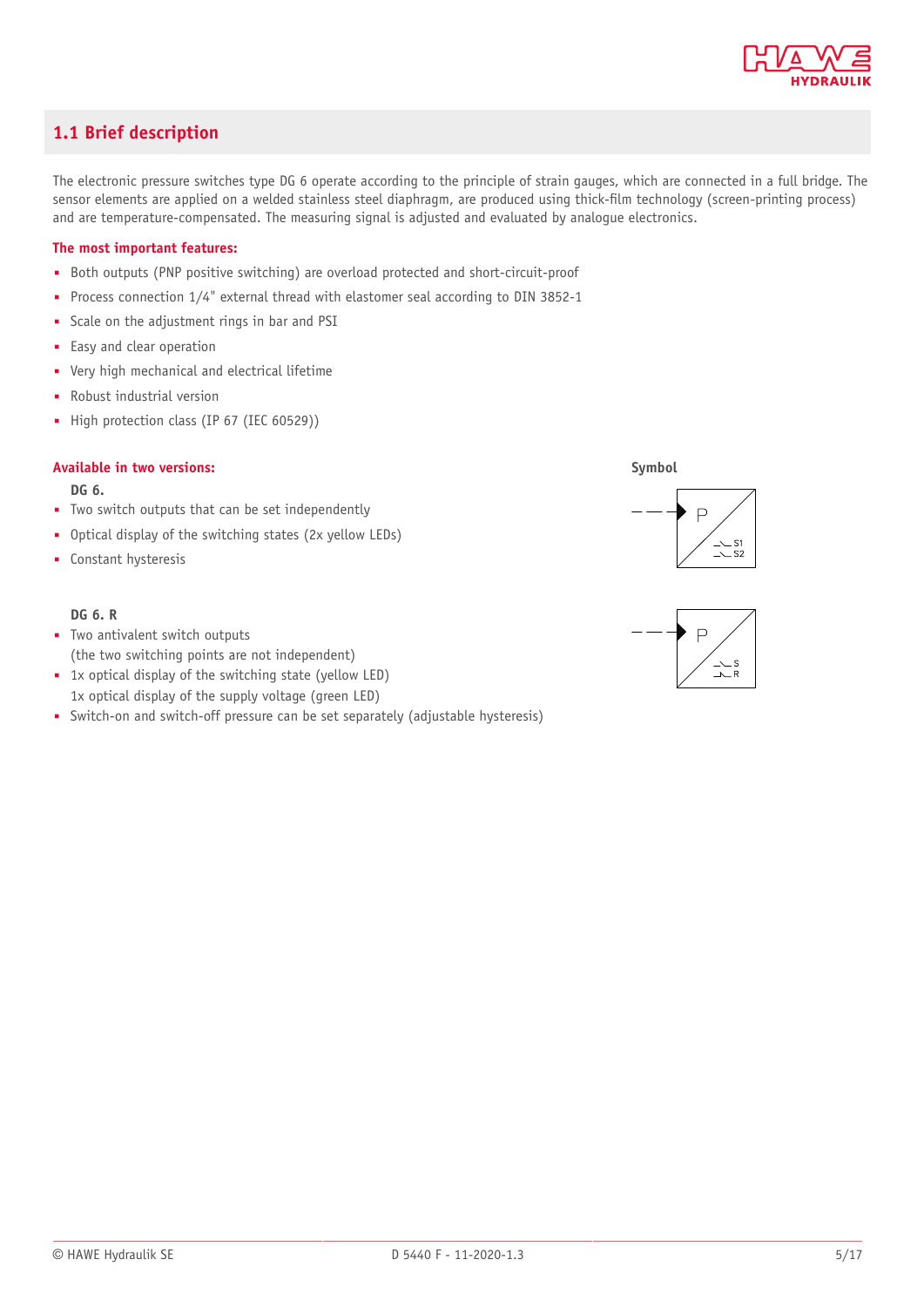

### **The most important function components are:**

- A strain gauge full bridge on a steel diaphragm produced using thick-film technology as a pressure measuring cell
- Two LEDs
- Two fully electronic MOSFET switch outputs (PNP positive switching)
- Electrical connection using M12x1 plug connection
- Plastic, stainless steel housing with two scaled adjustment rings for setting the switching points
- G 1/4 (BSPP) external thread as pressure-side connection
- Transparent plastic cap included in the delivery

**DG 6.**



**DG 6. R**





 $-L+$ 



 $\overline{2}$ 

 $\overline{3}$ 

M12x1 plug connection



2: OUT2<br>4: OUT1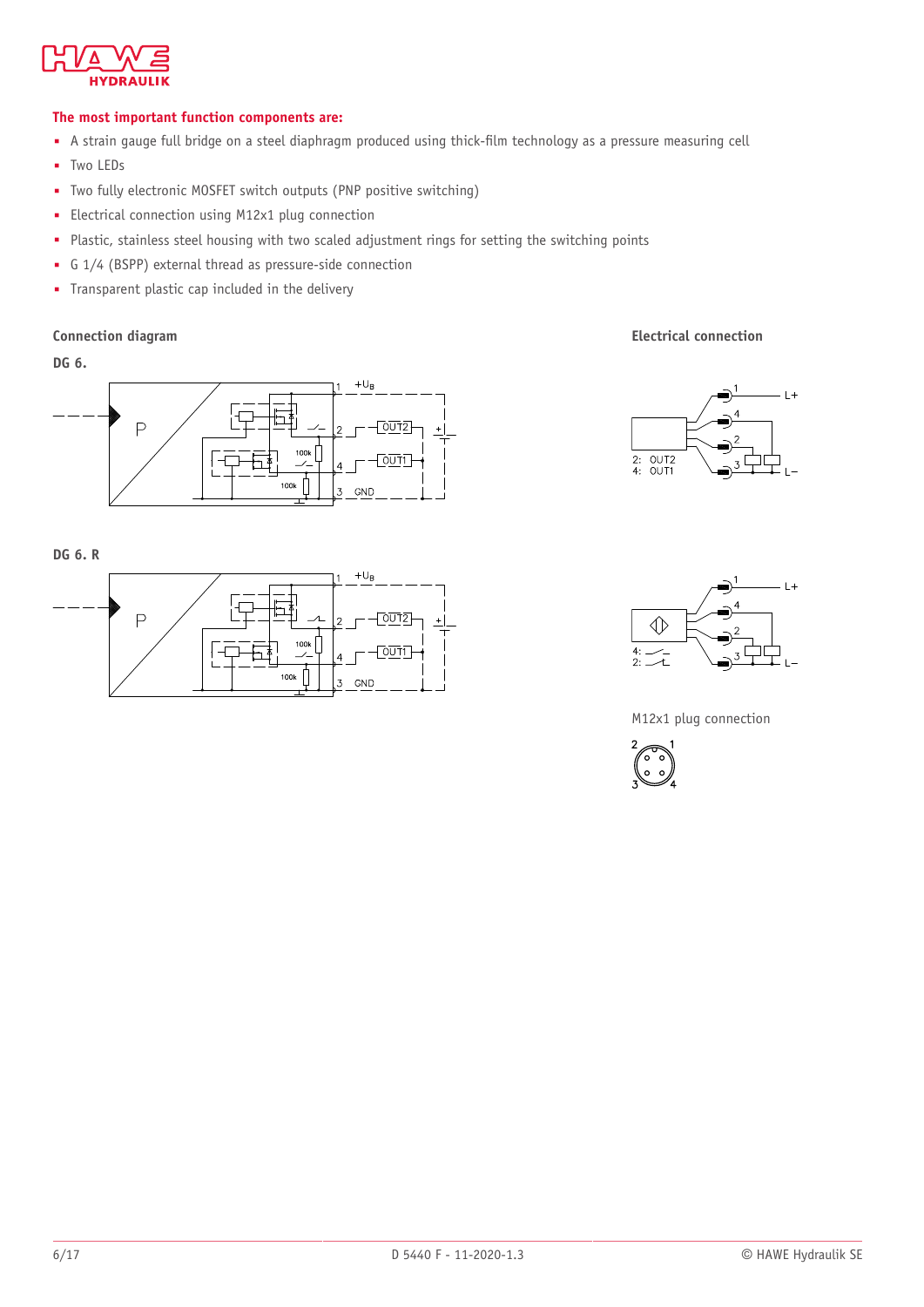

## <span id="page-6-0"></span>**2 Available versions, main data**

### <span id="page-6-1"></span>**2.1 Order coding, accessories**

**Order coding example:**

**DG 6 1 R M Table 2 Unit of pressure for setting rings Table 1 Identifier for electrical versions Pressure stage**

**Basic type**

#### **Table 1 Identifiers for electrical versions**

| Identifier     | Description                                                   |
|----------------|---------------------------------------------------------------|
| No designation | 2x yellow LEDs for 2 independent switch outputs               |
| R              | Yellow LED for switch outputs<br>Green LED for supply voltage |

### **Table 2 Unit of pressure for setting rings**

| Identifier     | Unit of pressure |
|----------------|------------------|
| No designation | Bar and PSI      |
| M              | Bar and MPa      |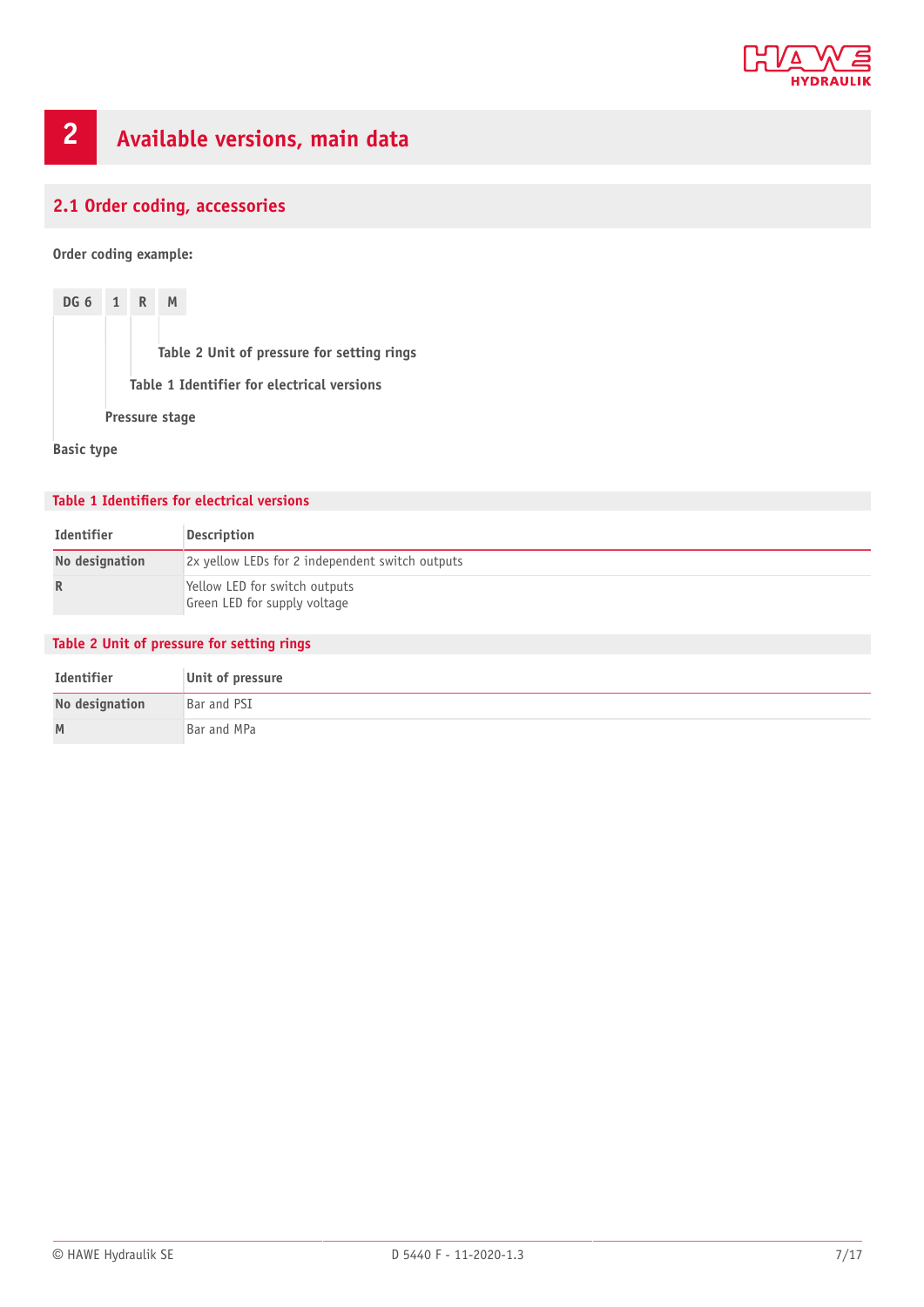

### <span id="page-7-0"></span>**2.1.1 Pressure switch**

### **Order coding:**

| <b>Type</b>     | Part no.     | Pressure range | Comment                                                 |
|-----------------|--------------|----------------|---------------------------------------------------------|
| <b>DG 61</b>    | 6217 8174-00 | 0 to 100 bar   | Two independent switch outputs                          |
| <b>DG 62</b>    | 6217 8124-00 | 0 to 250 har   |                                                         |
| <b>DG 62 M</b>  | 6217 8175-00 | 0 to 25 MPA    |                                                         |
| <b>DG 64</b>    | 6217 8125-00 | 0 to 400 bar   |                                                         |
| <b>DG 61 R</b>  | 6217 8133-00 | 0 to 100 bar   | Switch-on and switch-off pressure can be set separately |
| <b>DG 61 RM</b> | 6217 8182-00 | 0 to 10 MPA    |                                                         |
| <b>DG 62 R</b>  | 6217 8131-00 | 0 to 250 bar   |                                                         |
| <b>DG 62 RM</b> | 6217 8176-00 | 0 to 25 MPA    |                                                         |
| <b>DG 64 R</b>  | 6217 8132-00 | 0 to 400 bar   |                                                         |

### <span id="page-7-1"></span>**2.1.2 Assembly accessories**

A transparent plastic protective cover made of PP is included in the delivery.

### **Order coding:**

| Coding      | <b>Description</b>                                                                                                                                                                                                 | Part no.     |
|-------------|--------------------------------------------------------------------------------------------------------------------------------------------------------------------------------------------------------------------|--------------|
| MSD-T7      | M <sub>12</sub> line connector, 4-pin, angled                                                                                                                                                                      | 6217 8048-00 |
| <b>X84G</b> | Straight screw-in connectors with G 1/4" (BSPP) internal thread, G 1/4" (BSPP) external<br>thread<br>For installation in any position around the longitudinal axis of the pressure switch<br>(according to D 7077) | 6900 1032-00 |
| <b>Y</b> 9  | Flange adapter<br>(with hole pattern DG 3 according to D 5440)                                                                                                                                                     | 6800 6832-07 |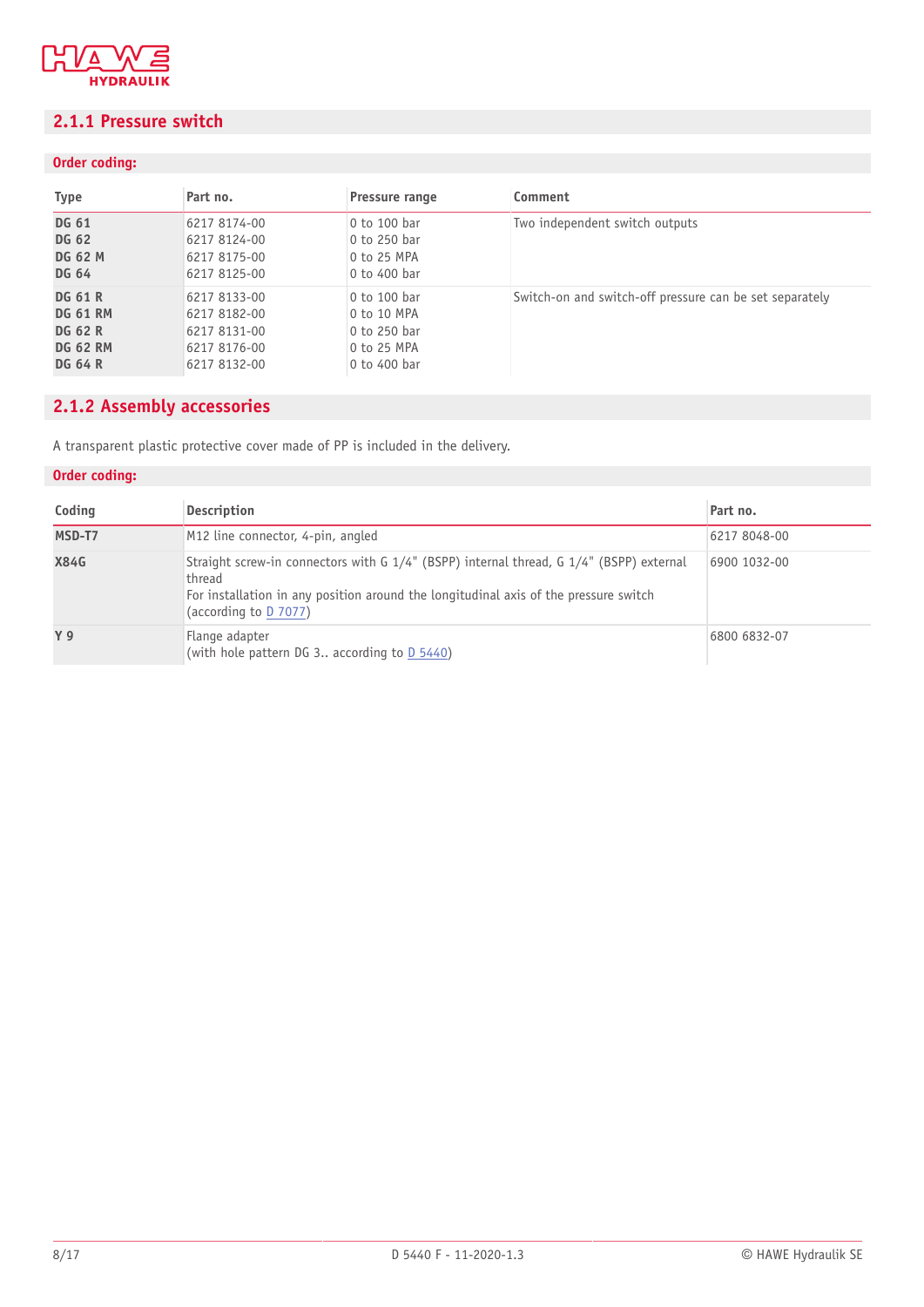

### <span id="page-8-1"></span><span id="page-8-0"></span>**3.1 General parameters**

| <b>Designation</b>                        | Electronic pressure switch                                                                                                                                                                          |
|-------------------------------------------|-----------------------------------------------------------------------------------------------------------------------------------------------------------------------------------------------------|
| <b>Pressure connection</b>                | G 1/4 A with mounting hole in accordance with DIN 3852-1, with NBR seal                                                                                                                             |
| Materials in contact with hydraulic fluid | V2A (1.4404), NBR                                                                                                                                                                                   |
| <b>Housing material</b>                   | V4A (1.4404), PBT (Pocan), PC (Makrolon), NBR, plastic cap PP                                                                                                                                       |
| <b>Electrical connection</b>              | Using M12 line connector, 4-pin (industry standard)<br>Order additionally if required, see Chapter 2.1.2, "Assembly accessories"                                                                    |
| <b>Installation position</b>              | Any (ensure it can be read)                                                                                                                                                                         |
| Weight                                    | approx. 80 g                                                                                                                                                                                        |
| <b>Shock resistance</b>                   | 50 q, 11 ms according to IEC 68-2-27                                                                                                                                                                |
| Vibration resistance                      | 20 g, 10-2000 Hz according to IEC 68-2-6                                                                                                                                                            |
| <b>Protection class EN 60529</b>          | IP 67 in installed condition                                                                                                                                                                        |
| <b>Protection class</b>                   | III. according to EN 50178                                                                                                                                                                          |
| <b>Ambient temperature</b>                | $-25^{\circ}$ to $+80^{\circ}$ C                                                                                                                                                                    |
| <b>Medium temperature</b>                 | $-25^{\circ}$ to $+80^{\circ}$ C                                                                                                                                                                    |
| <b>Cleanliness level</b>                  | ISO 4406                                                                                                                                                                                            |
|                                           | 21/18/1519/17/13                                                                                                                                                                                    |
| Electromagnetic compatibility (EMC)       | Emitted interference according to<br>EN 61000-4-2 ESD 4/8 kV<br>EN 61000-4-3 HF emitted 10 V/m<br>EN 61000-4-4 Burst 2 kV<br>EN 61000-4-6 HF conducted 10 V<br>according to EC Directive 89/336/EEC |

UL approval ("UL Listed" mark) present  $\frac{c}{\text{LSTED}}$ us IND.CONT.EQ LISTED 11 MA



For the scope of application of  $c^{U} \mathcal{B}_L$  us:

The device needs to be supplied by a galvanically isolated source, which has a UL-approved fuse as a secondary system with a max. nominal current of either

a) 5 A at voltage of 0 to 20 Vrms (0 to 28 Vp) or

b) 100/Vp at voltages of 20 to 30 Vrms (28.3 to 42.4 Vp).

To connect the device, use an R/C (CYJV2) cable with suitable properties.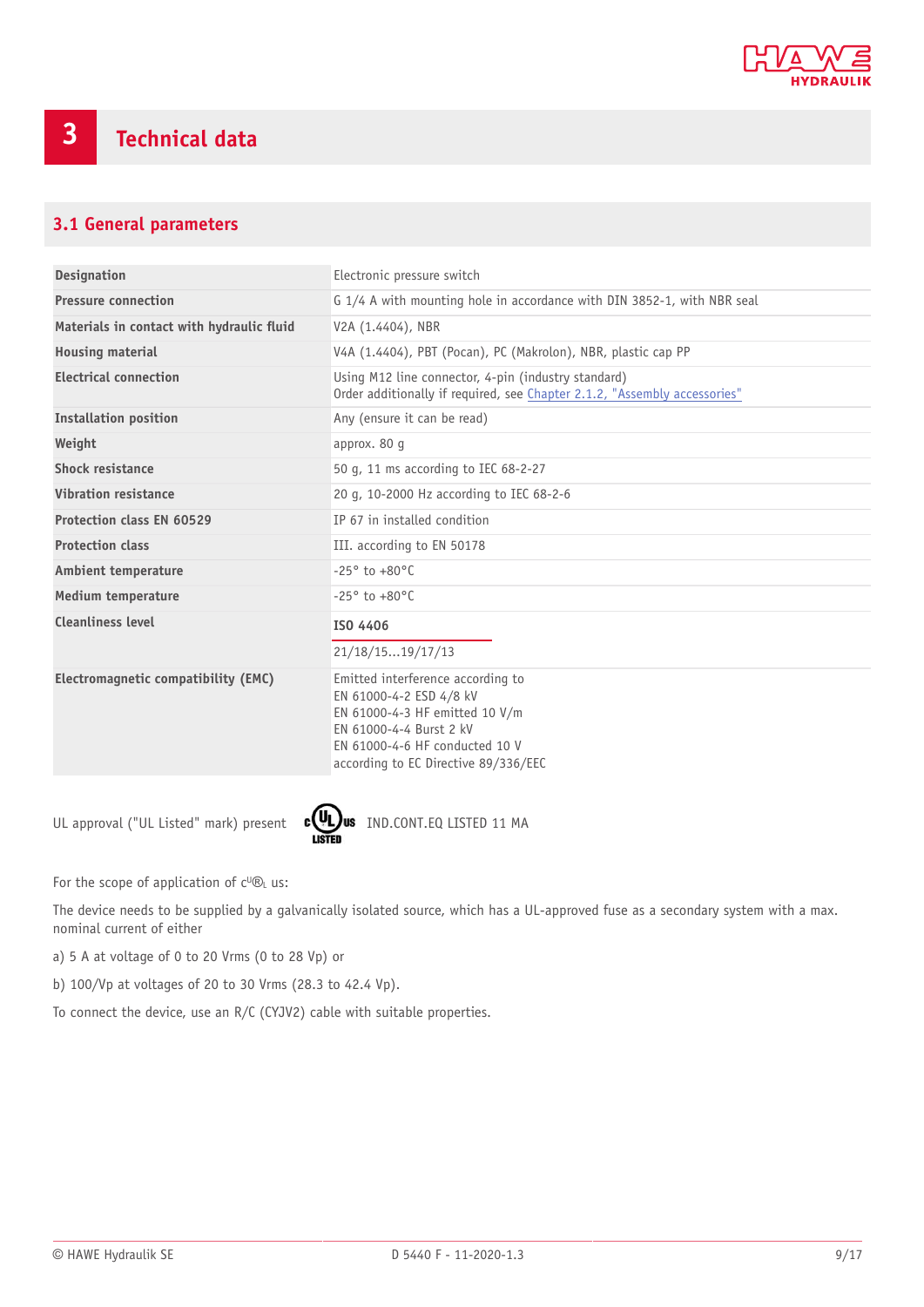

### <span id="page-9-0"></span>**3.2 Hydraulic parameters**

| <b>Measuring range</b>                  |       | DG 61        | DG 62<br><b>DG 62 M</b> | <b>DG 64</b> | <b>DG 61 R</b><br><b>DG 61 RM</b> | <b>DG 62 R</b><br><b>DG 62 RM</b> | <b>DG 64 R</b> |
|-----------------------------------------|-------|--------------|-------------------------|--------------|-----------------------------------|-----------------------------------|----------------|
|                                         | (bar) | 0 to 100     | 0 to 250                | 0400         | $0 - 100$                         | 0 to 250                          | 0400           |
|                                         | (PSI) | 0 to 1450    | 0 to 3625               | 0 to 5800    | 0 to 1450                         | 0 to 3625                         | 0 to 5800      |
|                                         | (MPA) | 0 to 10      | 0 to 25                 | $0$ to $40$  | 0 to 10                           | $0$ to $25$                       | $0$ to $40$    |
| Permissible overload pressure $p_{max}$ | (bar) | 200          | 400                     | 600          | 200                               | 400                               | 600            |
|                                         | (PSI) | 2900         | 5800                    | 8700         | 2900                              | 5800                              | 8700           |
|                                         | (MPA) | 20           | 40                      | 60           | 20                                | 40                                | 60             |
| <b>Bursting pressure Pburst</b>         | (bar) | 1000         | 1000                    | 1600         | 1000                              | 1000                              | 1600           |
|                                         | (PSI) | 14500        | 14500                   | 23200        | 14500                             | 14500                             | 23200          |
|                                         | (MPA) | 100          | 100                     | 160          | 100                               | 100                               | 160            |
| Adjustment areas                        |       |              |                         |              |                                   |                                   |                |
| Switching point                         |       | Set 1, set 2 | Set 1, set 2            | Set 1, set 2 | Set                               | Set                               | Set            |
|                                         | (bar) | 5 to 100     | 7.5 to 250              | 12 to 400    | $5 - 100$                         | 14 to 250                         | 20 to 400      |
|                                         | (PSI) | 72 to 1450   | 109 to 3625             | 174 to 5800  | 72 to 1450                        | 203 to 3625                       | 290 to 5800    |
|                                         | (MPA) | 0.5 to 10    | $0.75$ to 25            | 1.2 to 40    | $0.5$ to $10$                     | 1.4 to 25                         | 2 to 40        |
| Switching hysteresis / reset point      |       | Hysteresis   | Hysteresis              | Hysteresis   | Reset                             | Reset                             | Reset          |
|                                         | (bar) | 2.0          | 5.0                     | 8.0          | $3 - 98$                          | 8 to 244                          | 12 to 392      |
|                                         | (PSI) | 29           | 72                      | 116          | 44 to 1421                        | 116 to 3539                       | 175 to 5685    |
|                                         | (MPA) | 0.2          | 0.5                     | 0.8          | $0.3$ to $9.8$                    | 0.8 to 24.4                       | 1.2 to 39.2    |
|                                         |       |              |                         |              |                                   |                                   |                |

### **O** NOTE

The measuring system may be damaged between  $p_{max}$  and  $p_{burst}$  although the device may still appear intact on the outside.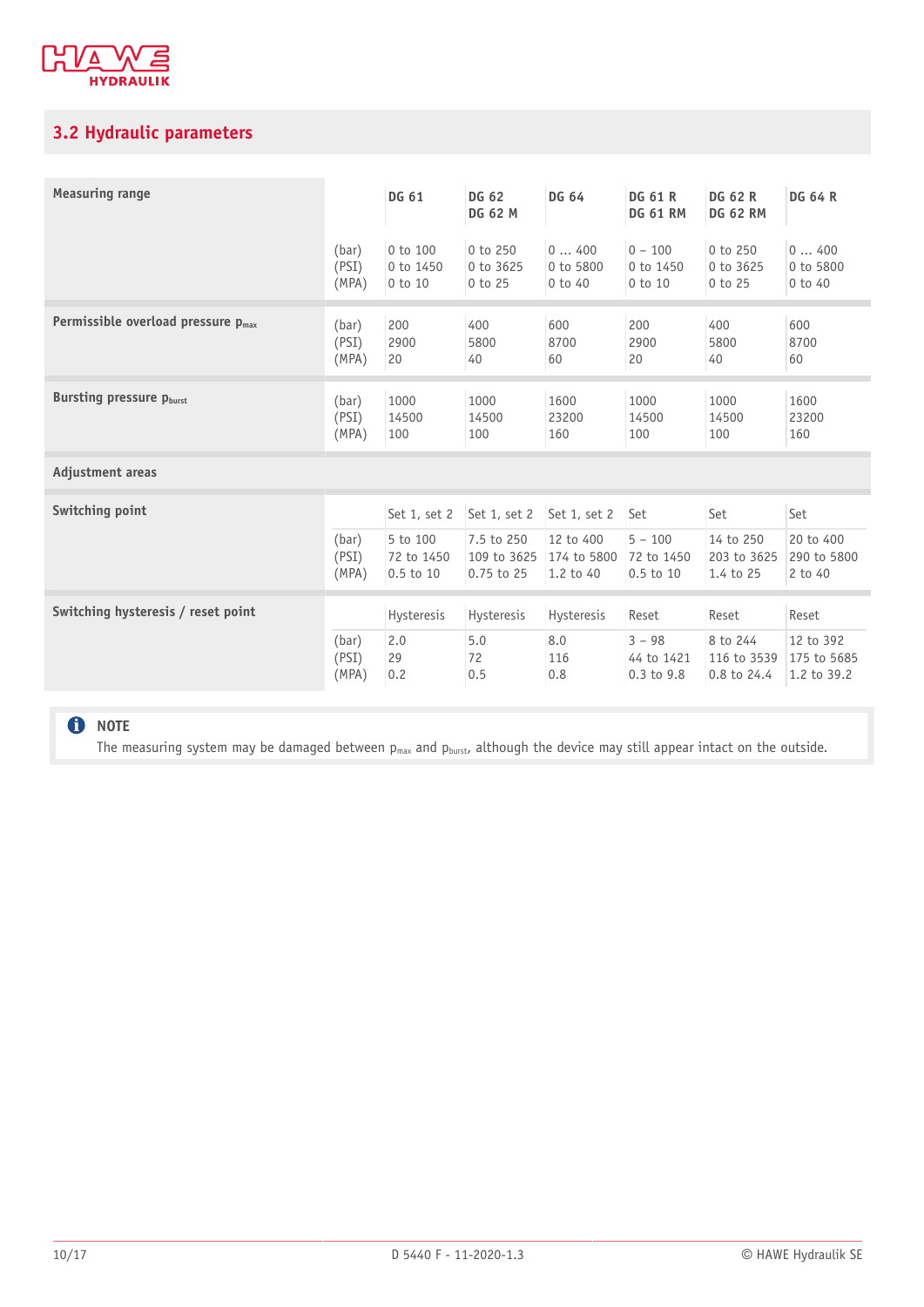

### <span id="page-10-0"></span>**3.3 Electrical parameters**

| Supply voltage U <sub>B</sub>                         | 9.6 to 32 V DC (protected against polarity reversal and overload up to 40 V DC) |  |  |  |
|-------------------------------------------------------|---------------------------------------------------------------------------------|--|--|--|
| Idle current I.                                       | max. 25 mA (own consumption)                                                    |  |  |  |
| Max. permissible ripple factor                        | 10% (ripple)                                                                    |  |  |  |
| Outputs (short-circuit-proof and overload-protected): |                                                                                 |  |  |  |
| Current carrying capacity IA                          | max. 2x250 mA                                                                   |  |  |  |
| Voltage drop $\Delta U_A$                             | max. 2 V DC                                                                     |  |  |  |
| Max. switching frequency                              | 100 Hz                                                                          |  |  |  |
| <b>Optical functional displays:</b>                   |                                                                                 |  |  |  |
| Switching states and/or<br>supply voltage             | 2x yellow LEDs                                                                  |  |  |  |
| Accuracy:                                             |                                                                                 |  |  |  |
| Switching point accuracy<br>(setting accuracy)        | $\pm$ 2.5% of the measuring end value                                           |  |  |  |
| Repeat accuracy                                       | $\pm$ 0.5% of the measuring end value                                           |  |  |  |
| <b>Temperature influence</b>                          | $\pm$ 0.5% of the measuring end value / 10 K                                    |  |  |  |
| In the compensated temperature range                  | between 0 to 80°C (TC)                                                          |  |  |  |
| Switching cycles                                      | $N > 50$ million                                                                |  |  |  |
| Switching point setting                               | Using lockable setting rings                                                    |  |  |  |
| Insulation resistance at 500 V DC                     | $> 100 \text{ M}\Omega$                                                         |  |  |  |
| <b>Hysteresis</b>                                     | 2% of the measuring end value                                                   |  |  |  |

### **f** NOTE

The scale indication is only suitable for approximate setting of the switching points. For a more precise setting, use a pressure gauge.

### <span id="page-10-1"></span>**3.4 Electromagnetic compatibility (EMC)**

The EMC of the device was tested using an accredited testing laboratory (immunity to interference according to EN 61000-4-XX series). Due to the test set-ups only showing typical uses, this EMC testing does not release the user from carrying out adequate prescribed EMC testing of their complete system (according to EC Directive 89/336/EEC).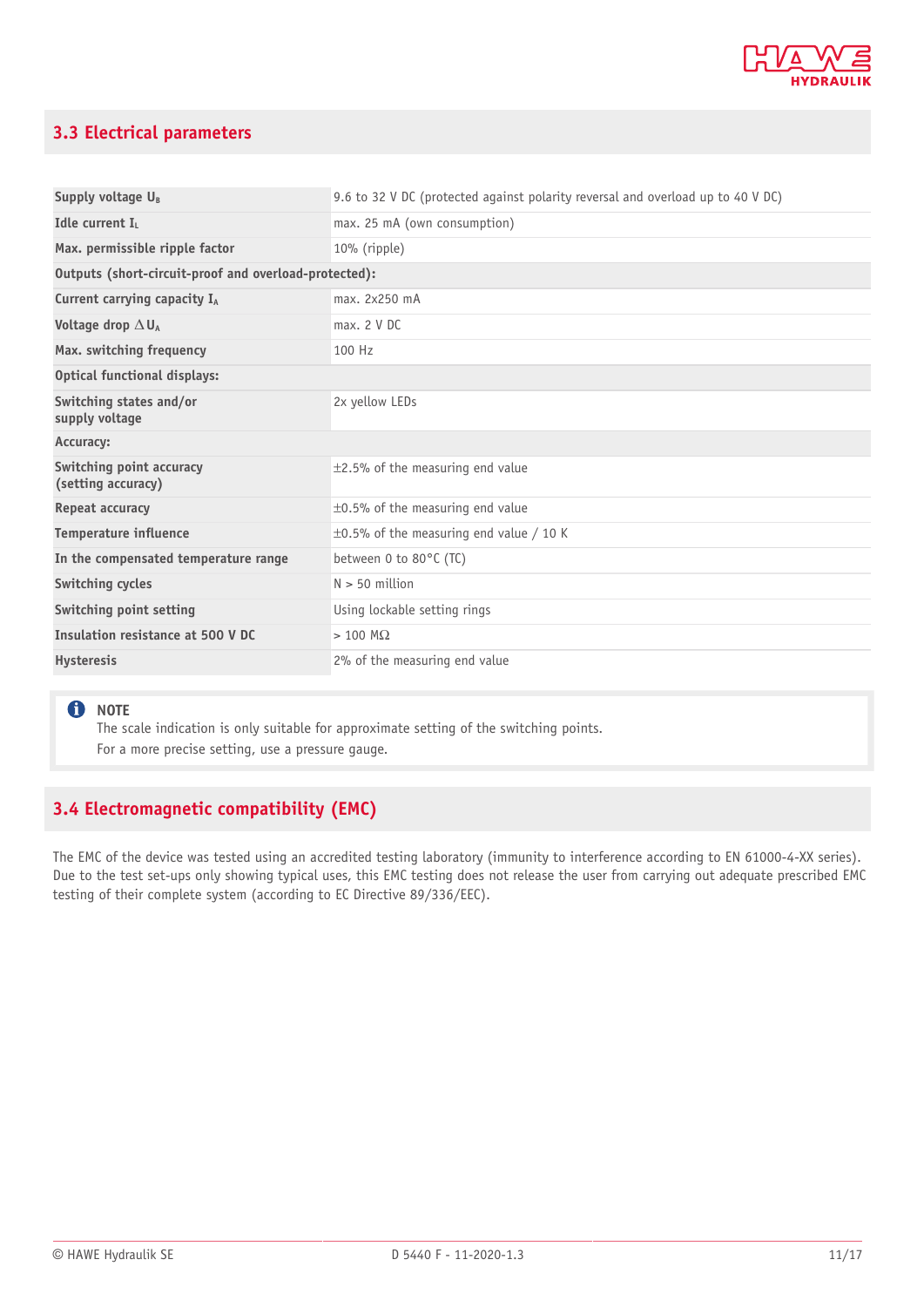

### <span id="page-11-0"></span>**4 Dimensions**

<span id="page-11-1"></span>All dimensions in mm, subject to change.

### **4.1 Electronic pressure switch**



- 1 Delivery includes transparent protective cover
- 2 Tightening torque 30 Nm (DG 61., DG 62) 35 Nm (DG 64.)
- 3 Sealing ring DIN 3869 14x1.5 FPM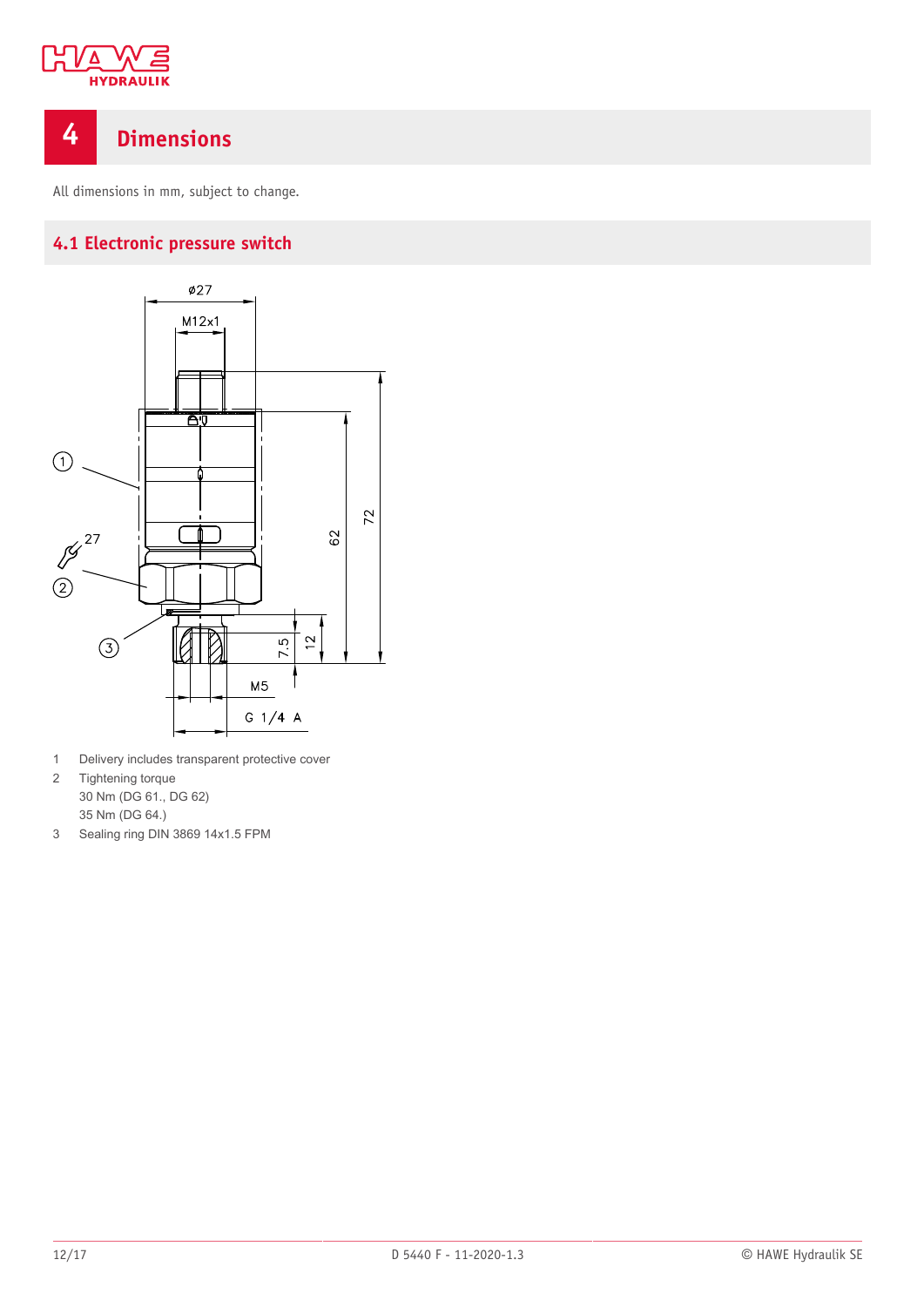

### <span id="page-12-0"></span>**4.2 Assembly accessories**

### **MSD-T7 M12**

Line connector



1 Cable feed rotatable by 90°

### Bushing



- 1  $+24$  V
- 2 PNP switching signal
- 3 GND
- 4 IO-Link

### **Y 9**

Flange adapter







### **X84G**

Straight screw-in connector G 1/4 (BSPP)

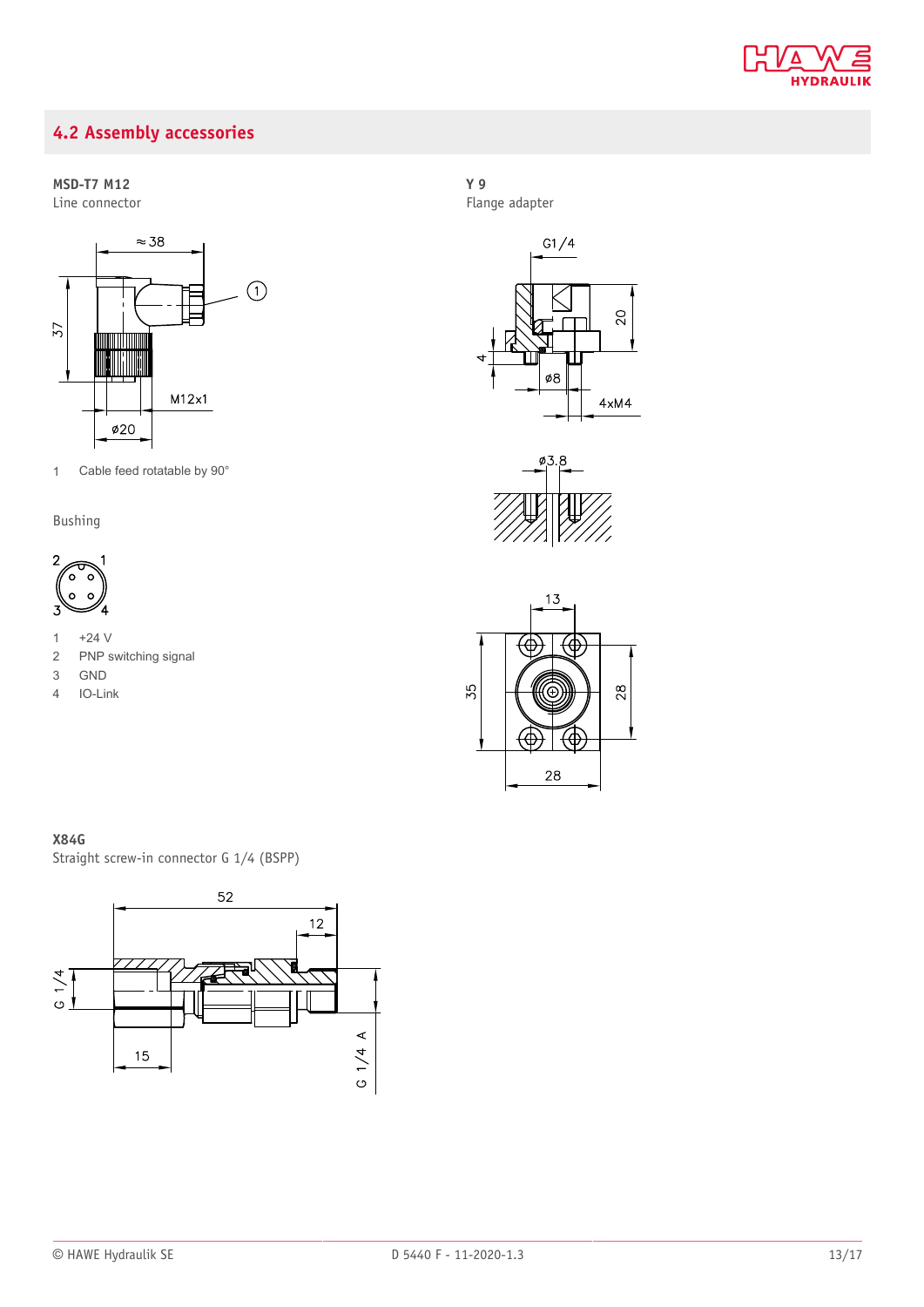

### <span id="page-13-0"></span>**5 Assembly, operation and maintenance recommendations**

### <span id="page-13-1"></span>**5.1 Intended use**

This product is exclusively intended for hydraulic applications (fluid engineering).

The user must observe the safety measures and warnings in this documentation.

#### **Essential requirements for the product to function correctly and safely:**

- All information in this documentation must be observed. This applies in particular to all safety measures and warnings.
- The product must only be assembled and put into operation by qualified personnel.
- The product must only be operated within the specified technical parameters. The technical parameters are described in detail in this documentation.
- All components must be suitable for the operating conditions in the event of application in an assembly.
- $-$  The operating and maintenance manual of the components, assemblies and the specific complete system must also always be observed.

If the product can no longer be operated safely:

- 1. Remove the product from operation and mark it accordingly.
- <span id="page-13-2"></span>✓ It is then not permitted to continue using or operating the product.

### **5.2 Assembly information**

The product must only be installed in the complete system with standard and compliant connection components (screw fittings, hoses, pipes, fixtures etc.).

The product must be shut down correctly prior to dismounting (in particular in combination with hydraulic accumulators).

#### A DANGER

**Risk to life caused by sudden movement of the hydraulic drives when dismantled incorrectly!** Risk of serious injury or death.

- Depressurise the hydraulic system.
- Perform safety measures in preparation for maintenance.

### <span id="page-13-3"></span>**5.2.1 Assembly and setting instructions**

#### **Assembly**

Attach the electronic pressure switch to a suitable process connection (see [Chapter 4.2,](#page-12-0) "Assembly accessories").

Disconnect your system from the power supply and connect the device to the electricity supply using an M12 line connector (see [Chapter 2.1.2,](#page-7-1) "Assembly accessories"). Please note that the assembly accessories are not included in the scope of delivery for the pressure switch, and must be ordered separately. The "protective cover" accessory included in the scope of delivery can be used to protect the setting rings (e.g. from paint). Once the final setting work on the pressure switch is complete, it can also be sealed to prevent unauthorized adjustment.

### **C** NOTE

Inadmissible excess pressures and pressure surges must be prevented because they may damage the device.

To avoid or mitigate such effects, contact our specialist staff!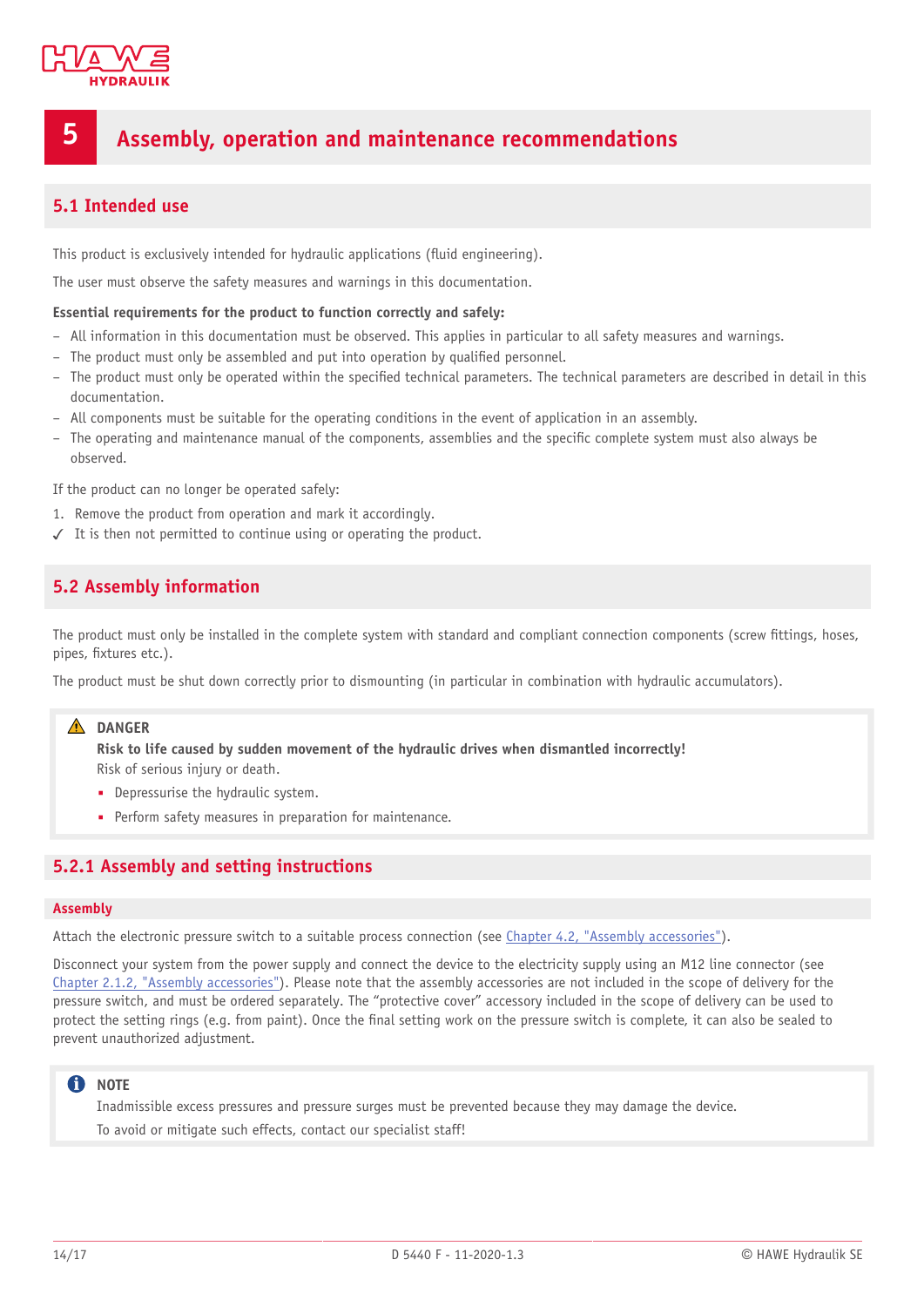

### <span id="page-14-0"></span>**5.2.2 Setting**

### **Control elements**





OUT1 (PIN 4): OUT2 (PIN 2): Normally open contact switch output (NO) Normally open contact switch output (NO)

OUT1 (OUT2) closes when the set value SET1 (SET2) is reached as pressure is increasing. OUT1 (OUT2) opens when the value "SET 1 (SET2) - hysteresis" is reached as pressure is decreasing. The hysteresis value is 2% of the measuring range end limit.





| OUT1 (PIN 4): | Normally open contact switch output (NO)   |
|---------------|--------------------------------------------|
| OUT2 (PIN 2): | Normally closed contact switch output (NC) |

OUT1 closes and OUT2 opens when the specified set value is reached as pressure is increasing. OUT1 opens and OUT2 closes when the specified reset value is reached as pressure is decreasing.

#### **Operation of DG 6.**

- a) Undo the locking ring (1). Once you have done this, the two setting rings (2) can be adjusted by hand.
- b) Set both setting rings (2) to the desired pressure. The setting marks (5) are located on the housing.
- c) Secure the setting rings (2) using the locking ring (1).
- d) Yellow LED (3) lights up when SET1 value has been reached.
- e) Yellow LED (6) lights up when SET2 value has been reached.
- f) The elastomer seal (7) fulfils the standard DIN 3869 14x1.5 FKM and can be exchanged.
- g) Fit the transparent protective cover supplied and seal if required.

### **Operation of DG 6. R**

a) Undo the locking ring (1). Once you have done this, the two setting rings (2) can be adjusted by hand.

- b) Set both setting rings (2) to the desired pressure. The setting marks (5) are located on the housing.
- c) Secure the setting rings (2) using the locking ring (1).
- d) Green LED (3) lights up when the supply voltage is connected.
- e) Yellow LED (6) lights up when SET value has been reached and turns off when it falls below RESET value.
- f) The elastomer seal (7) fulfils the standard DIN 3869 14x1.5 FKM and can be exchanged.
- g) Fit the transparent protective cover supplied and seal if required.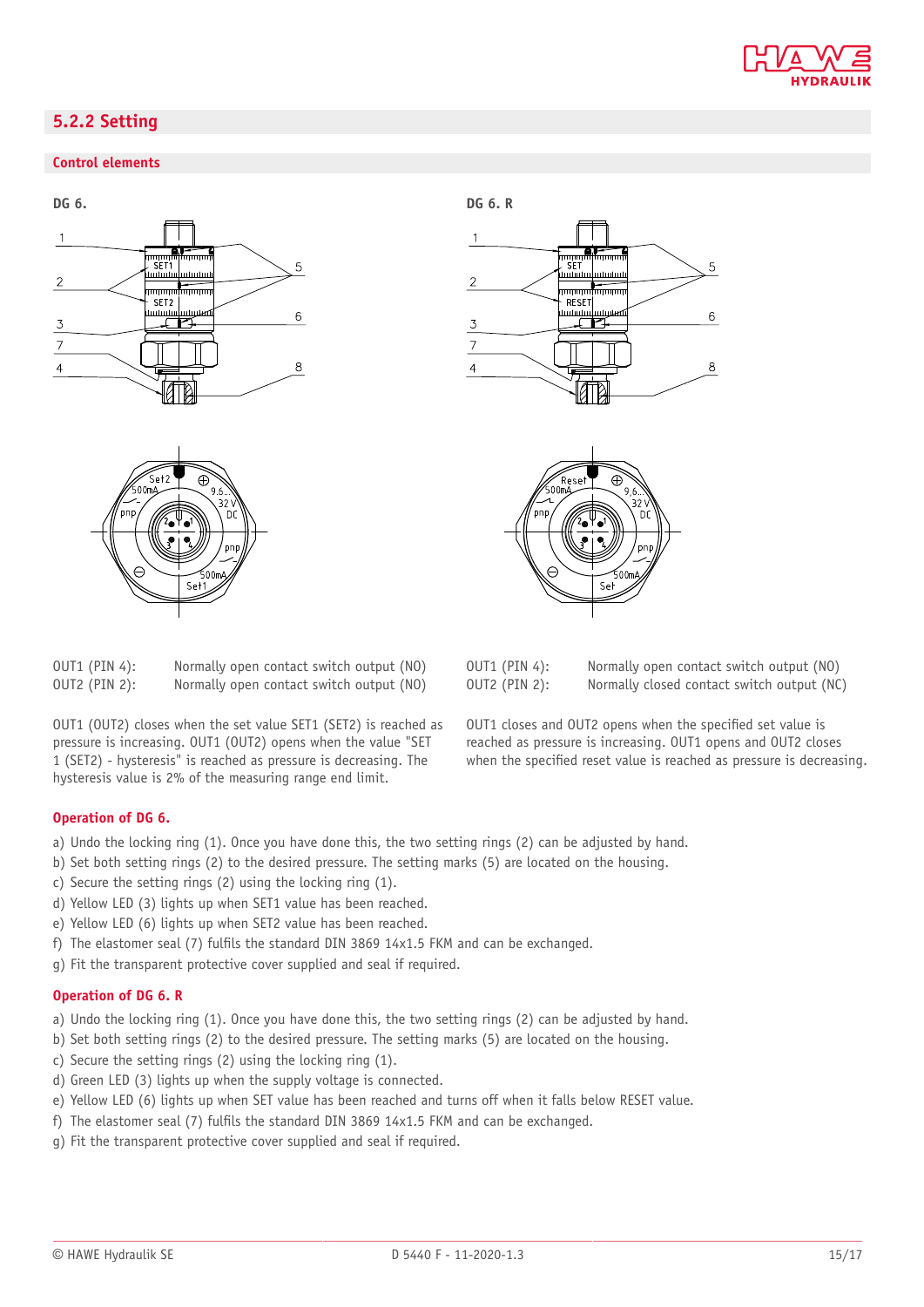

### <span id="page-15-0"></span>**5.3 Operating instructions**

### **Purity** and **filtering** of the hydraulic fluid

Fine contamination can significantly impair the function of the hydraulic component. Contamination can cause irreparable damage.

#### **Examples of 'ne contamination include:**

- Metal chips
- Rubber particles from hoses and seals
- Dirt due to assembly and maintenance
- Mechanical debris
- Chemical ageing of the hydraulic fluid

### **f** NOTE

New hydraulic fluid from the manufacturer does not necessarily have the required level of purity. The hydraulic fluid must be filtered during filling.

Pay attention to the cleanliness level of the hydraulic fluid to maintain faultless operation.. (Also see cleanliness level in [Chapter 3.1,](#page-8-1) "General parameters")

<span id="page-15-1"></span>Additionally applicable document: [D 5488/1](http://downloads.hawe.com/5/4/D54881-en.pdf) Oil recommendations

### **5.4 Maintenance information**

Conduct a visual inspection at regular intervals, but at least once per year, to check if the hydraulic connections are damaged. If external leakages are found, shut down and repair the system.

Clean the device surface of dust deposits and dirt at regular intervals, but at least once per year.